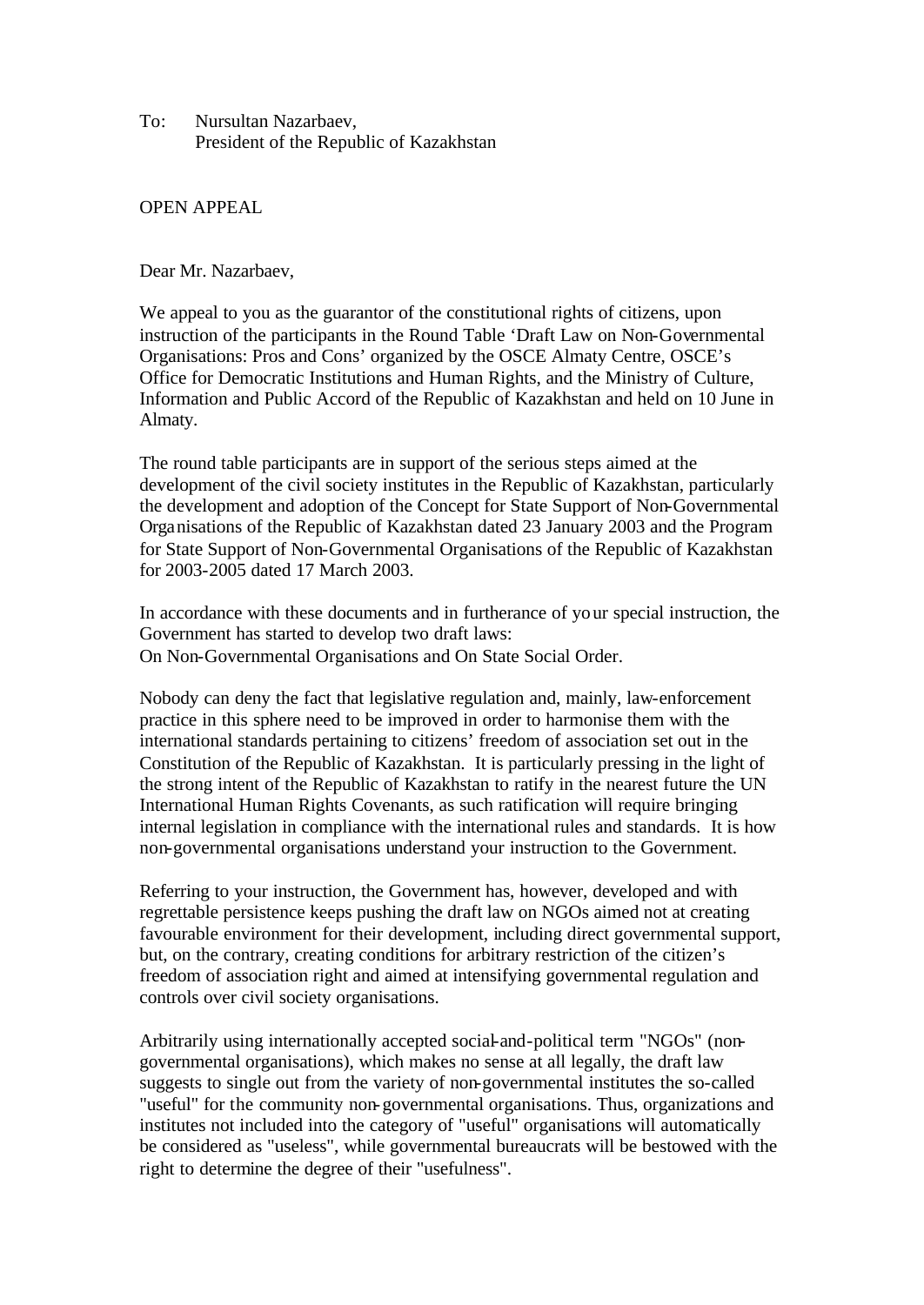The requirement of mandatory open publication of reports on activities of the nongovernmental organizations in the mass media is in contradiction to the market economy laws, and discriminates these organizations as compared with commercial and state organisations, which are free of any such requirements.

Of particular concern is the fact that the draft law provides for discriminatory rules in respect of international and foreign non-governmental organisations, as compared with local organisations (more stringent requirements to reporting and stricter liability, to the point of liquidation).

The Government pays no attention to sharp criticism of the draft law by nongovernmental organisations and international experts.

Persistent pushing of the discriminatory law on non-governmental organisations (NGOs), which has been repudiated by non-governmental organizations themselves, and reasonably criticized by international experts, for considerable deviations from the generally accepted standards pertaining to citizens' rights of association, raises difficult-to-remove doubts as to sincerity of the Kazakhstan's leaders who declare their commitment to the democratic development of the country.

We absolutely agree that improving legal relations between state and civil society organizations, or, as they are called worldwide, non-governmental (public) organizations (NGOs), is a critical and urgent need. At the same time, we believe that such improving should be fostered through agreed and systematic improvement of the current legislation aimed at creating conditions for full exercise of citizens' freedom of association rights, and not through hasty adoption of ill-advised additional laws.

Among main directions of such work, we deem it necessary to:

- 1. Adopt a "framework" law On Citizens' Right of Association.
- 2. Make amendments to the Constitution removing ban on state financing of public associations.
- 3. Make amendments to the Law of the Republic of Kazakhstan On Non-Governmental Organisations in order to secure legal status of public organisations of other organizational forms than a public association and a public foundation.
- 4. Make amendments to the Law on State Purchase Orders, in order to ensure for all NGOs equal rights with incapacitated persons' organizations and take into account the specifics of social state purchases with wide participation of NGOs.
- 5. Adopt a law ensuring state grants to NGOs on a tender basis.
- 6. To stipulate legislatively the procedure for involvement of the public in the governmental decision-making pertaining to the society and public organisations (participation of the public and NGOs in the development and